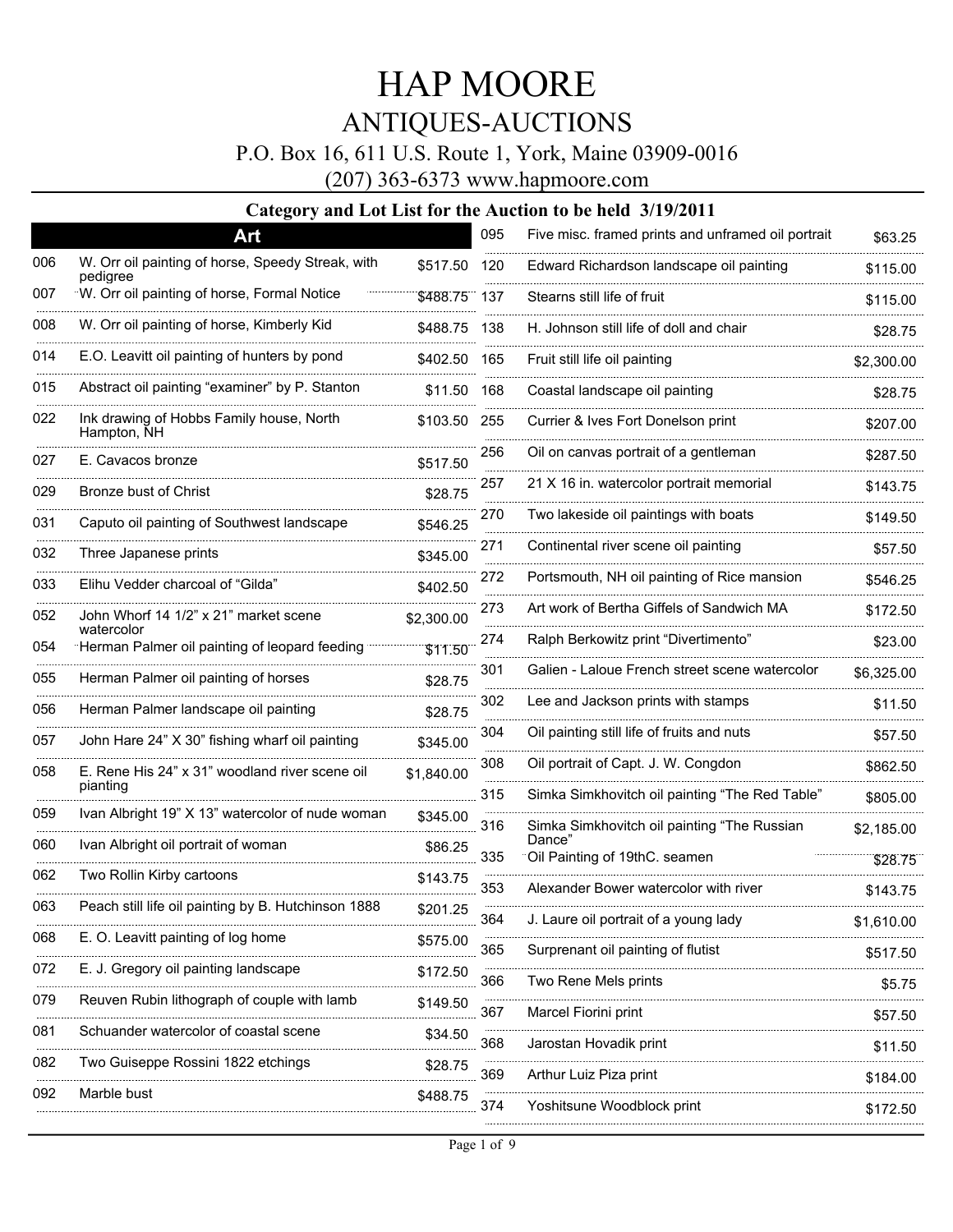### P.O. Box 16, 611 U.S. Route 1, York, Maine 03909-0016

(207) 363-6373 www.hapmoore.com

| 375 | Japanese woodblock print of man on bull                          | \$172.50 317 |     | Lot of sporting books                                                       | \$172.50   |
|-----|------------------------------------------------------------------|--------------|-----|-----------------------------------------------------------------------------|------------|
| 376 | Genda Kuro woodblock of two brothers fighting                    | \$224.25     | 318 | Lot of books on Astronomy, Anatomy and<br>Geography                         | \$126.50   |
| 377 | E. Kikukawa woodcut of woman in kimona                           | \$212.75     | 319 | Leather bound books of Irving's Works                                       | \$80.50    |
| 383 | Signed Crawford bronze bust of man                               | \$115.00     | 320 | Misc. lot of books                                                          | \$143.75   |
| 385 | 1895 Kennebunk engraving                                         | \$28.75      | 321 | Misc. lot of books                                                          | \$120.75   |
| 386 | C. C. Moody watercolor of fountain in landscape                  | \$115.00     | 336 | Japanese child's text book                                                  | \$115.00   |
| 387 | Meyer von Bremen oil portrait in shadowbox of<br>young girl      | \$2,875.00   | 337 | Three Japanese story books                                                  | \$126.50   |
| 388 | 20th C 24" X 23" painting on silk of Oriental fishing<br>boat    | \$63.25      | 356 | "Life of Lincoln"                                                           | \$86.25    |
| 390 | W. Allen Gay oil painting of Cohasset, MA. shore                 | \$2,760.00   | 357 | <b>Westcott Centennial</b>                                                  | \$115.00   |
| 391 | C. C. Moody watercolor of Lewy's Cove, Perry ME.                 | \$195.50     | 358 | "Crofutt's New Overland 1878-9"                                             | \$97.75    |
| 392 | 3 C. C. Moody watercolors of marsh land                          | \$230.00     | 359 | Three books: "Pride of the Rockies," "The Gila Trail"<br>"Asa Shinn Mercer" | \$57.50    |
| 393 | C. C. Moody watercolor of farm house in field                    | \$143.75     |     | Books Total                                                                 | \$1.345.50 |
| 394 | C. C. Moody watercolor of sail boat near Perry, ME.              |              |     | China                                                                       |            |
|     |                                                                  | \$362.25     | 035 | Czech canister set                                                          | \$11.50    |
| 395 | C. C. Moody watercolor of fishery at Perry, ME.                  | \$184.00     | 123 | Set of Johnson Bros. "Historic America" china                               | \$86.25    |
| 396 | C. C. Moody watercolor of shore scene with<br>buildings          | \$132.25     | 177 | Lot of misc. china and soft paste                                           | \$149.50   |
| 397 | C. C. Moody Watercolor of lighthouse near St.<br>Andrews, N.B.   | \$241.50     | 192 | Pink lustre tea set                                                         | \$138.00   |
| 398 | 2 C. C. Moody watercolors of Mt Vesuvius and                     | \$143.75     | 278 | Twelve Tiffany 8 in. plates                                                 | \$299.00   |
|     | Roman ruins                                                      |              | 290 | Decorated Victorian chamber set                                             | \$28.75    |
| 399 | 2 Floral oil paintings signed Nadine                             | \$46.00      | 293 | Set of Limoges china                                                        | \$57.50    |
| 400 | David James oil on canvas "When the wind<br>blows the sea in"    | \$19,550.00  | 371 | Blue transfer platter                                                       | \$166.75   |
| 401 | Victorian oil painting of pansies                                | \$143.75     | 373 | Japanese genre decorated vase                                               | \$201.25   |
| 402 | 18" X 26" Color print of "The America" 19th C. sailing<br>vessel | \$28.75      | 418 | Child's cup                                                                 | \$258.75   |
| 403 | 1855 Engraving of New York                                       | \$1,035.00   | 424 | Child's mug                                                                 | \$316.25   |
| 437 | Watercolor of racing horses                                      | \$51.75      | 425 | Child's mug                                                                 | \$143.75   |
|     | Art Total                                                        |              | 426 | Decorated soft paste mug                                                    | \$488.75   |
|     | <b>Books</b>                                                     |              |     |                                                                             | \$2,346.00 |
| 122 | Lot of antiques reference books                                  | \$103.50     |     | <b>Civil War</b>                                                            |            |
|     |                                                                  |              | 352 | Civil War field journal and carved pipe                                     | \$575.00   |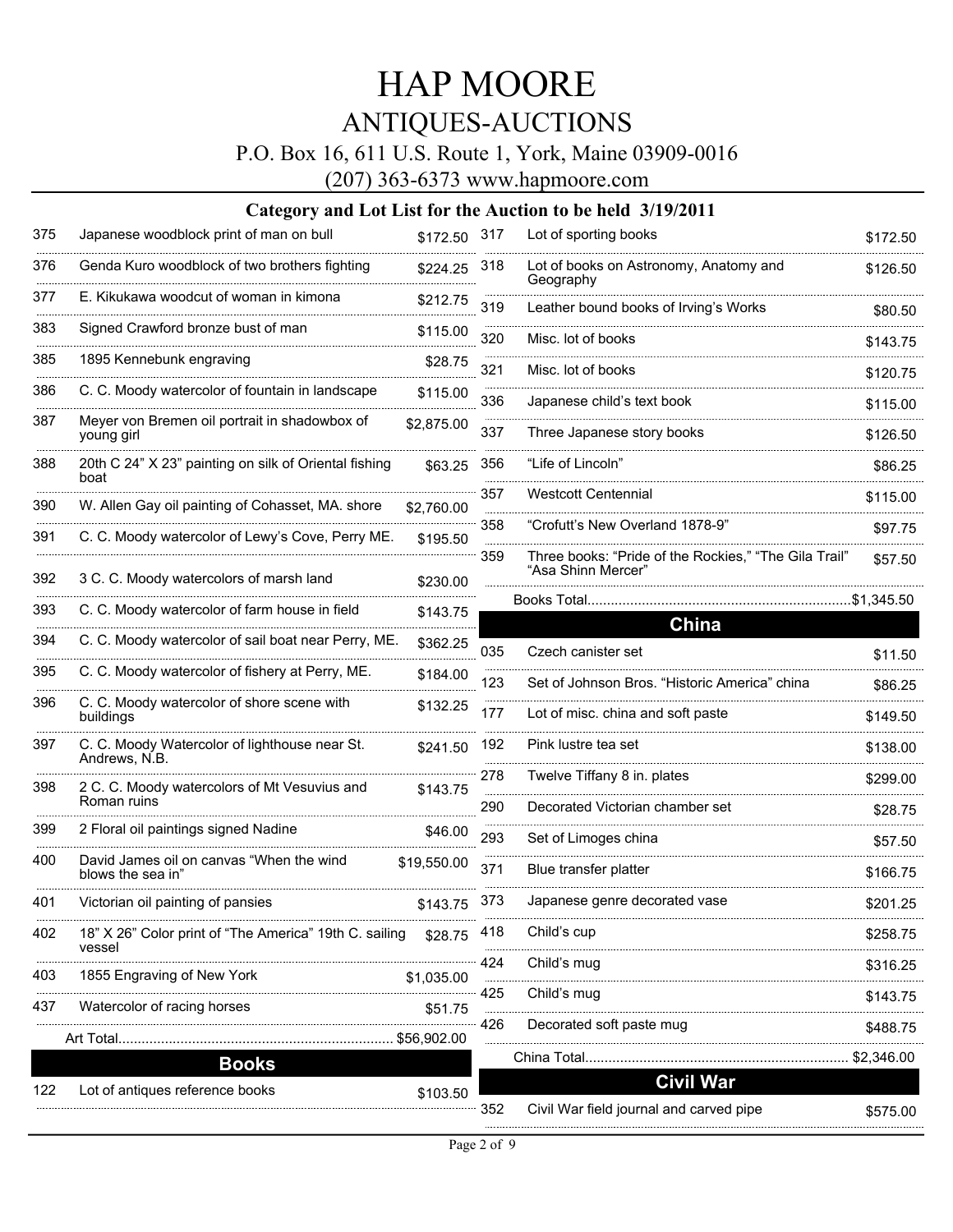### P.O. Box 16, 611 U.S. Route 1, York, Maine 03909-0016

(207) 363-6373 www.hapmoore.com

#### **Category and Lot List for the Auction to be held 3/19/2011**

| 379 | NH Vol. Militia stickpin                                       | \$28.75    | 1 |
|-----|----------------------------------------------------------------|------------|---|
|     | Civil War Total                                                | \$603.75   | 1 |
|     | <b>Clocks</b>                                                  |            | 1 |
| 311 | Two wooden works clocks                                        | \$201.25   | 1 |
| 348 | English oak tall clock case                                    | \$115.00   | 1 |
| 372 | French mantle clock                                            | \$661.25   | 1 |
|     | Clocks Total                                                   | \$977.50   |   |
|     | <b>Dolls</b>                                                   |            | 1 |
| 023 | China head doll and clothes                                    | \$3,565.00 |   |
| 150 | Doll carriage                                                  | \$74.75    | 1 |
| 198 | Three black dolls, wash stand, child's shoes and<br>shoe lasts | \$115.00   | 1 |
|     | Dolls Total.                                                   | \$3,754.75 | 1 |
|     | <b>Ephemera</b>                                                |            | 1 |
| 239 | Julia Morse 1827 paper memorial                                | \$270.25   | 1 |
| 342 | South Berwick store ledger                                     | \$195.50   |   |
|     | Ephemera Total                                                 | \$465.75   |   |
|     | <b>Ethnographic</b>                                            |            | 1 |
| 429 | Inuit Walrus salt and pepper shakers                           | \$155.25   | 1 |
|     | Ethnographic Total                                             | \$155.25   | 1 |
|     | <b>Furniture</b>                                               |            | 1 |
| 009 | Mahogany graduated four drawer chest                           | \$690.00   | 1 |
| 010 | Slat back arm chair with splint seat                           | \$270.25   | 1 |
| 011 | Gilded two part mirror                                         | \$97.75    | 1 |
| 036 | Bracket based blanket chest                                    | \$201.25   |   |
| 091 | One drawer cherry stand                                        | \$258.75   | 1 |
| 118 | Square Victorian walnut dining table with four<br>leaves       | \$345.00   | 1 |
| 119 | Set of four cane seat walnut dining chairs                     | \$115.00   |   |
| 130 | Blue painted hanging shelf                                     | \$833.75   | 2 |
| 131 | Covered old red dough box                                      | \$287.50   | 2 |
|     |                                                                |            | 2 |

| 132 | Four decorated yellow side chairs         | \$115.00   |
|-----|-------------------------------------------|------------|
| 133 | Tavern table                              | \$488.75   |
| 134 | Grain-painted wash stand                  | \$201.25   |
| 135 | Grain-painted one drawer side table       | \$402.50   |
| 136 | <b>Blanket</b> box                        | \$345.00   |
| 139 | Two reverse painted mirrors with fruit    | \$161.00   |
| 140 | Two reverse painted mirrors with houses   | \$103.50   |
| 141 | Reverse painted mirror with fruit         | \$86.25    |
| 142 | Hanging plate rack                        | \$373.75   |
| 144 | Three drawer grain painted chest          | \$402.50   |
| 145 | <b>Blanket</b> box                        | \$28.75    |
| 146 | Child's desk                              | \$224.25   |
| 147 | Stretcher based bench                     | \$74.75    |
| 151 | Clerk's desk                              | \$201.25   |
| 153 | Red ladder back child's chair             | \$74.75    |
| 154 | Two 19th C child's chairs                 | \$287.50   |
| 155 | Two child's ladder back chairs            | \$120.75   |
| 156 | Thumb back and ladder back child's chairs | \$97.75    |
| 158 | Yoke back Queen Anne side chair           | \$155.25   |
| 159 | Buttocks crest banister back side chair   | \$57.50    |
| 160 | Half moon crest banister back side chair  | \$201.25   |
| 161 | Three slat banister back side chair       | \$126.50   |
| 162 | Reeded banister back side chair           | \$69.00    |
| 164 | Grain-painted pine blanket chest          | \$5,290.00 |
| 193 | Child's stepback cupboard                 | \$143.75   |
| 196 | Child's blanket box                       | \$488.75   |
| 245 | PA pierced pie safe                       | \$575.00   |
| 264 | Case of storage drawers                   | \$201.25   |
| 265 | Painted blanket box                       | \$51.75    |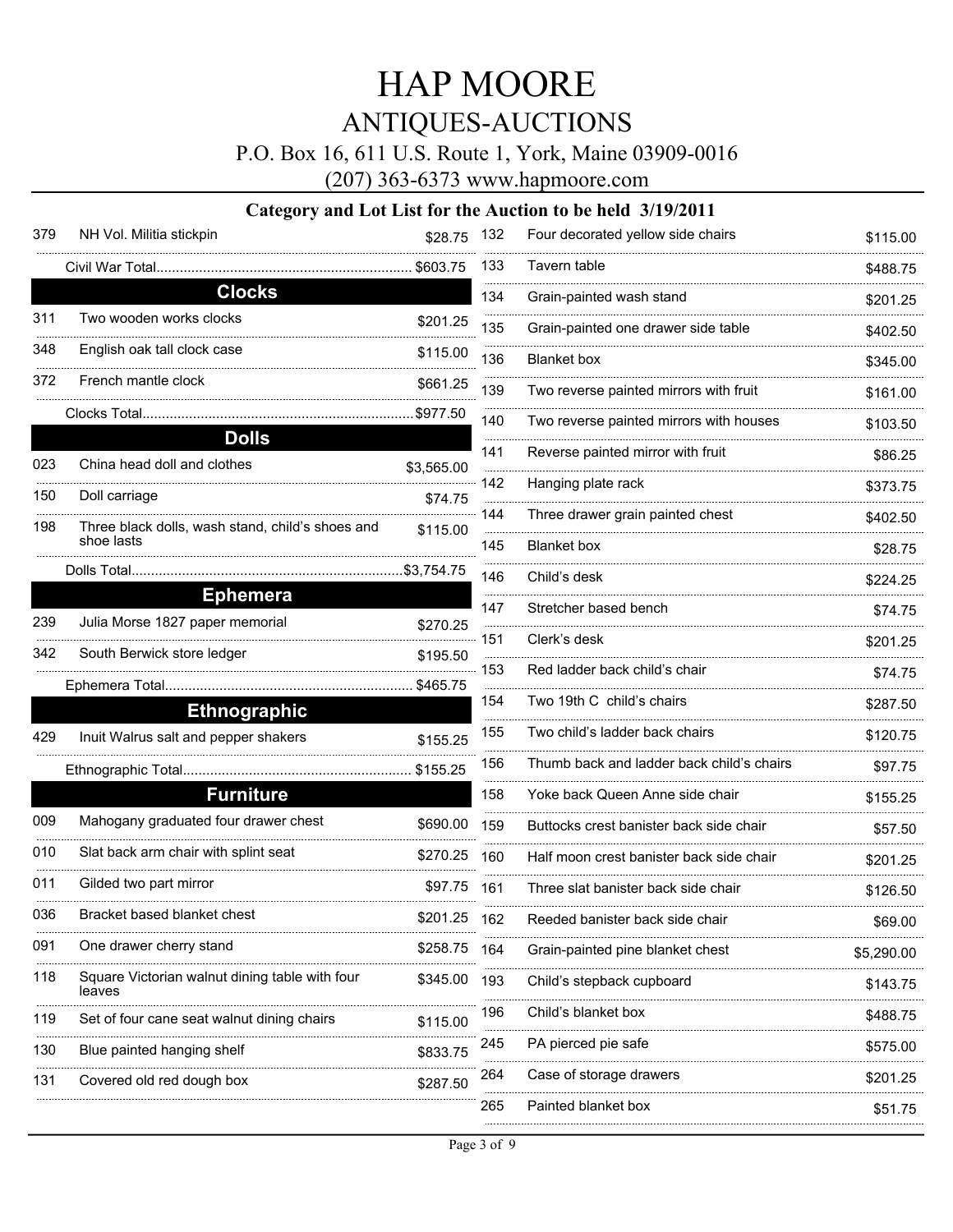### P.O. Box 16, 611 U.S. Route 1, York, Maine 03909-0016

(207) 363-6373 www.hapmoore.com

| 286 | Adirondack rocking chair                       | \$92.00 044  |     | Four stools                                | \$51.75  |
|-----|------------------------------------------------|--------------|-----|--------------------------------------------|----------|
| 294 | Child's chaise                                 | \$40.25 045  |     | Early scrub board                          | \$241.50 |
| 310 | Federal mirror "Perry's Victory"               | \$920.00     | 046 | Two decorated tin coffee pots              | \$373.75 |
| 312 | Four drawer Hepplewhite chest                  | \$977.50     | 047 | Lot of misc, tin ware                      | \$86.25  |
| 322 | Oak flat file                                  | \$488.75 048 |     | Copper water kettle                        | \$40.25  |
| 338 | Paint decorated four drawer Maine chest        | \$2,530.00   | 049 | Two pewter coffee pots                     | \$86.25  |
| 340 | Farm table                                     | \$632.50     | 050 | Lot of misc. pewter                        | \$86.25  |
| 341 | Set of fourteen grained and stenciled Windsors | \$885.50     | 051 | Two sets of pewter measures                | \$28.75  |
| 343 | Faux canvas door                               | \$63.25      | 069 | Owl andirons                               | \$86.25  |
| 349 | Circa 1800 Two door cabinet                    | \$488.75 071 |     | Pair of Staffordshire dogs                 | \$690.00 |
| 351 | 18th C Bucket bench                            | \$287.50 073 |     | Cast iron music stand                      | \$120.75 |
| 354 | Queen Anne mirror                              | \$97.75      | 075 | Ogunquit sign                              | \$201.25 |
| 381 | Mission oak library table                      | \$57.50      | 076 | Two street signs                           | \$23.00  |
| 382 | Pair of rattan armchairs                       | \$460.00     | 080 | Inuit sculpture of seal                    | \$316.25 |
| 441 | Courtyard surround                             | \$1,150.00   | 083 | Canvasback decoy                           | \$460.00 |
| 442 | Pair of wicker armchairs                       | \$230.00     | 087 | Blue firkin and feather basket             | \$373.75 |
|     | Furniture Total                                | \$23,649.75  | 093 | Black Forest carved animal plaque          | \$517.50 |
|     | <b>General</b>                                 |              | 094 | Garfield and Arthur campaign banner        | \$402.50 |
| 001 | Gerhart's 1914 "Family Knitter"                | \$178.25     | 124 | Ornamental bird tree                       | \$747.50 |
| 003 | "On the waterfront" sign                       | \$120.75     | 143 | Three louvered blinds and red headboard    | \$345.00 |
| 004 | Two horse pin trays                            | \$86.25      | 148 | <b>Butter churn</b>                        | \$74.75  |
| 013 | Carved ivory elephant                          | \$316.25     | 149 | Green painted dough box                    | \$592.25 |
| 016 | Ivory chess set                                | \$258.75     | 152 | Grain painted box                          | \$120.75 |
| 034 | Sheet iron horse weathervane                   | \$2,760.00   | 157 | Rocking horse                              | \$63.25  |
| 037 | Silhouette horse vane                          | \$258.75     | 166 | Framed game board                          | \$373.75 |
| 039 | Sieve, flower frog and other small wooden ware | \$138.00     | 167 | Game board                                 | \$460.00 |
| 041 | Pewter inkwell                                 | \$74.75      | 169 | Ruth Tupper's 1830 sampler                 | \$201.25 |
| 042 | Treen inkwell                                  | \$109.25     | 170 | Huldah Wallis and Eliza Somersall samplers | \$316.25 |
| 043 | Four pieces of decorated tin ware              | \$115.00     | 171 | Three small samplers                       | \$241.50 |
|     |                                                |              |     |                                            |          |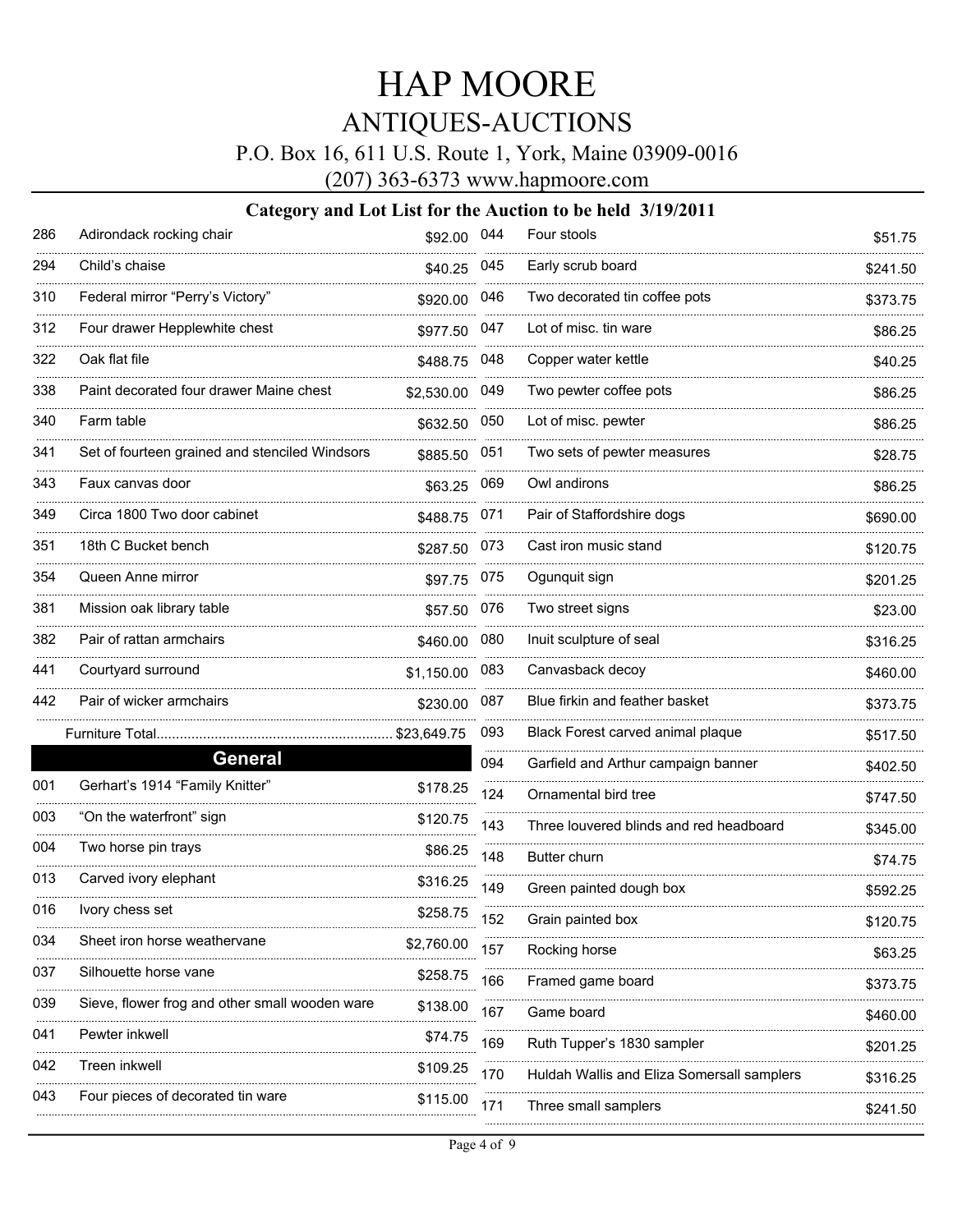### P.O. Box 16, 611 U.S. Route 1, York, Maine 03909-0016

(207) 363-6373 www.hapmoore.com

| 172             | Abby Ann Edes 1807 Newburyport sampler                         | \$299.00 212  |          | Three green pantry boxes                           | \$345.00 |
|-----------------|----------------------------------------------------------------|---------------|----------|----------------------------------------------------|----------|
| 173             | Mary Jackson Flint Hill MD sampler                             | \$51.75 213   |          | 19" turned chopping bowl                           | \$241.50 |
| 174             | Johnson - Brackett family record 1820's sampler                | \$149.50      | 214      | Two trenchers                                      | \$575.00 |
| 175             | Sarah Ann Stemp 19th C sampler                                 | \$57.50       | 223      | Genre decorated oval storage box                   | \$143.75 |
| 176             | Lot of pewter chargers, plates, candlestick and other<br>items | \$316.25      | 224      | Grain-painted dome top deed box                    | \$373.75 |
| 179             | Pair of beehive brass candlesticks                             | \$97.75       | 225      | Carved birds on a branch                           | \$103.50 |
| <u>.</u><br>180 | Pair of chalkware spaniels                                     | \$345.00      | 226      | Penobscot hanging basket                           | \$126.50 |
| 181             | Chalkware rooster-mounted paper candy box                      | \$172.50      | 227      | Silhouettes of gentleman and lady and 1812 receipt | \$109.25 |
| 182             | Chalkware cat and Santa                                        | .<br>\$488.75 | 228      | Full length silhouette of gentleman                | \$51.75  |
| 183             | Two carved song birds and tin shore bird                       | \$402.50      | 229      | Green covered basket and salmon painted basket     | \$184.00 |
| 184             | Lot of miniature carved animals and teddy bear                 | \$92.00       | 230      | Two covered potato stamp baskets                   | \$126.50 |
| 185             | Decorated tole deed box                                        | \$460.00      | 231      | Two swing-handle berry baskets                     | \$517.50 |
| .<br>186        | Three toleware trays                                           | \$172.50      | 232      | Four rectangular gathering baskets                 | \$201.25 |
| 194             | Grain painted spice drawers                                    | \$431.25      | 233      | 13" Feather basket                                 | \$51.75  |
| 195             | Lot of stone fruit                                             | \$212.75      | 234      | Misc. group of four round baskets                  | \$149.50 |
| 197             | Gilt tin ornamental eagle                                      | \$460.00      | 235      | Bee hive top basket                                | \$86.25  |
| 199             | Kitchen woodenware lot                                         | \$138.00      | 236      | 8" berry basket with handles                       | \$74.75  |
| 200             | Two coal pans and two decorated bellows                        | \$149.50      | 237      | Pair of scroll top andirons                        | \$74.75  |
| 201             | Decorated clock face and hooked mat                            | \$281.75      | 238      | Susan Brown 1827 sampler                           | \$224.25 |
| 202             | Wallpapered deed box                                           | \$316.25      | 240      | Eagle and cow butter prints                        | \$201.25 |
| 204             | Barber pole                                                    | \$184.00      | 241      | Seven butter prints                                | \$258.75 |
| 205             | Tape loom                                                      | \$184.00      | 242      | Four butter prints                                 | \$109.25 |
| 206             | Firkin, mortar and pestle, and wooden pitcher                  | \$143.75      | 243      | Five butter prints                                 | \$97.75  |
| 207             | Three pantry boxes and yellow firkin                           | \$316.25      | 244      | Mary Tills 1837 sampler                            | \$345.00 |
| 208             | Green and red firkins                                          | \$402.50      | 246      | Copper skimmer and dipper                          | \$63.25  |
| 209             | Two handled green measures                                     | \$747.50      | 248      | Miniature tin kitchen                              | \$115.00 |
| 210             | <br>Green and blue pantry boxes                                | \$517.50      | 251      | Wooden and metal standing horse                    | \$402.50 |
| 211             | Three green pantry boxes                                       | \$1,035.00    | .<br>252 | Scaup duck decoy                                   | \$97.75  |
|                 |                                                                |               | 253      | Decoy                                              | \$97.75  |
|                 |                                                                |               |          |                                                    |          |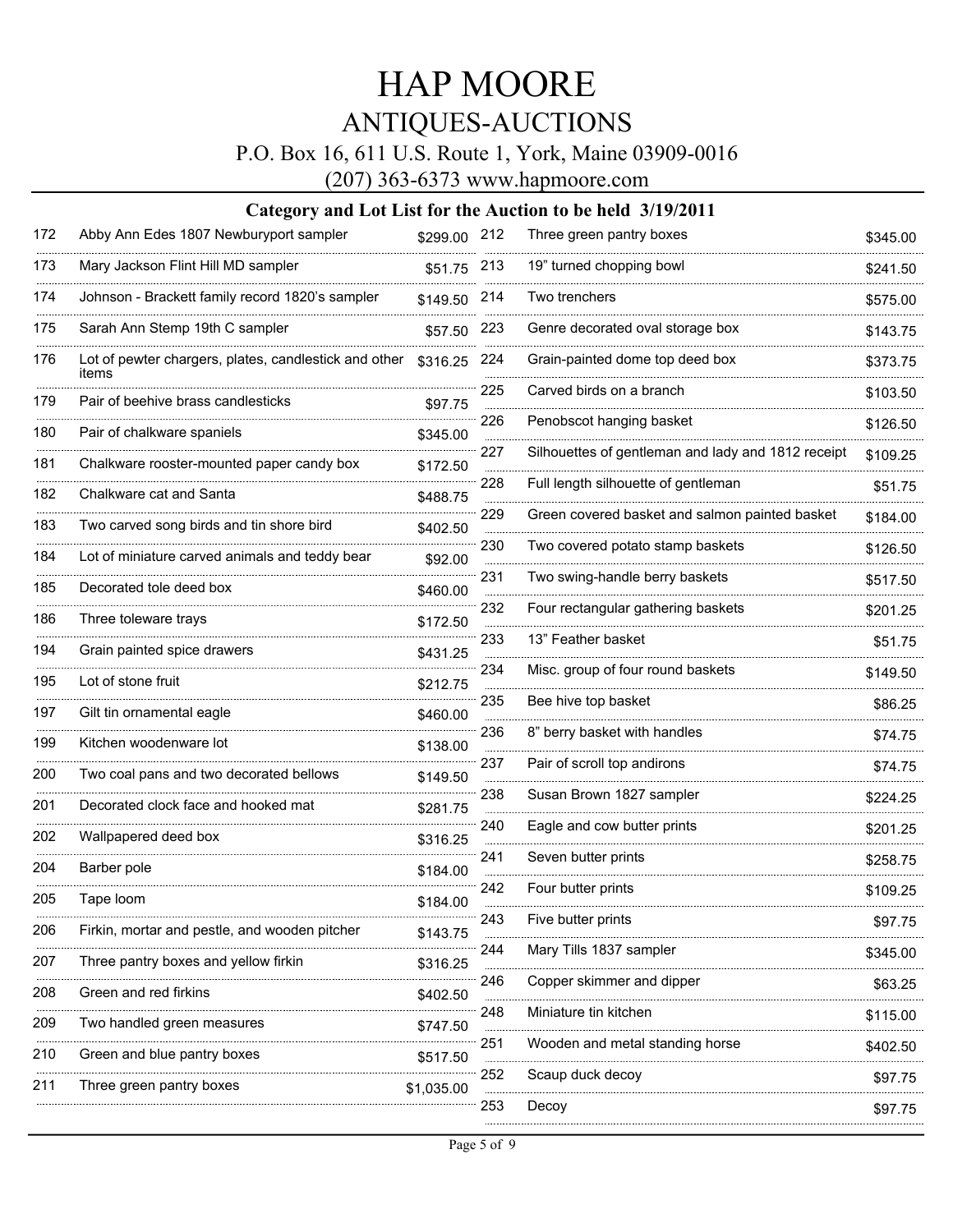### P.O. Box 16, 611 U.S. Route 1, York, Maine 03909-0016

(207) 363-6373 www.hapmoore.com

| 254 | Red Head decoy                                 | \$97.75 378  |     | President Lincoln political stick pin               | \$126.50    |
|-----|------------------------------------------------|--------------|-----|-----------------------------------------------------|-------------|
| 258 | Painted tin sign: "Trucks"                     | \$17.25      | 405 | Three 18k presentation wine cups with<br>provenance | \$18,400.00 |
| 259 | Milwaukee wagon sign                           | \$28.75      | 413 | Inlaid tea caddy                                    | \$488.75    |
| 261 | Copper water carrier                           | \$74.75      | 423 | <b>Buttocks basket</b>                              | \$109.25    |
| 262 | <b>Four Netsukes</b>                           | \$201.25     | 428 | Painted buttocks basket                             | \$184.00    |
| 263 | Decorated tin deed box                         | \$115.00     | 431 | Ivory folding toothbrush and walking stick handle   | \$80.50     |
| 266 | Sabbathday Shaker measure and Harvard oval box | \$115.00 436 |     | Two paper mache' Santas                             | \$86.25     |
| 267 | Two rectangular gatheriing baskets             | \$126.50     |     |                                                     |             |
| 268 | Two baskets                                    | \$28.75      |     | <b>Glass</b>                                        |             |
| 269 | Two melon and one buttocks basket              | \$92.00      | 002 | Glass dome display case                             | \$460.00    |
| 275 | Cast iron decorative accessories               | \$103.50     | 121 | Lot of colored lamp crystals                        | \$57.50     |
| 276 | Desk accessories                               | \$230.00     | 292 | 10 1/2" Blown black glass candlestick               | \$28.75     |
| 279 | Two weathered decoys                           | \$92.00      | 313 | Flip glass                                          | \$345.00    |
| 280 | Ornamental carved eagle                        | \$1,092.50   | 323 | Graduated set of blown and etched tankards          | \$258.75    |
| 287 | Seven fluted columns                           | \$115.00     | 384 | A. Bucan signed enamel glass flask                  | \$1,265.00  |
| 288 | Regina walnut music box with 33 discs          | \$1,667.50   | 430 | Flip glass                                          | \$46.00     |
| 303 | Pinnochio wooden figure                        | \$126.50     |     | Glass Total                                         | \$2,461.00  |
| 305 | Mandolin                                       | \$86.25      |     | <b>Jewelry</b>                                      |             |
| 306 | Spencer - Browing telescope                    | \$126.50     | 019 | Lot of gold jewelry and sterling pin                | \$1,610.00  |
| 309 | Two gathering baskets                          | \$322.00     | 020 | Four pair of diamond studs                          | \$57.50     |
| 314 | Pottery bowl and art glass vase                | \$86.25      | 021 | Diamond ring guard                                  | \$143.75    |
| 325 | Old red 23" trencher                           | \$373.75     | 030 | Gold ring and buckle                                | \$218.50    |
| 326 | Old red 16" turned bowl                        |              | 065 | Brass charm necklaces                               | \$143.75    |
|     |                                                | \$718.75     | 066 | 1873, 18k gold pocket watch                         | \$747.50    |
| 327 | Old green 17" turned bowl                      | \$488.75     | 067 | Three 14k lady's wrist watches                      | \$172.50    |
| 328 | Old green 18" turned bowl                      | \$690.00     | 084 | Lot of costume jewelry                              | \$189.75    |
| 344 | Picture frame                                  | \$74.75      | 085 | Movado travel watch                                 | \$258.75    |
| 350 | Figural cast iron post cap                     | \$1,121.25   | 086 | Misc. gold and silver jewelry lot                   | \$747.50    |
| 355 | Prouts Neck Yacht Club sign                    | \$2,300.00   | 099 | Gold mourning dag. brooch                           |             |
| 361 | Silver plated biscuit box                      | \$402.50     |     |                                                     | \$138.00    |
|     |                                                |              |     |                                                     |             |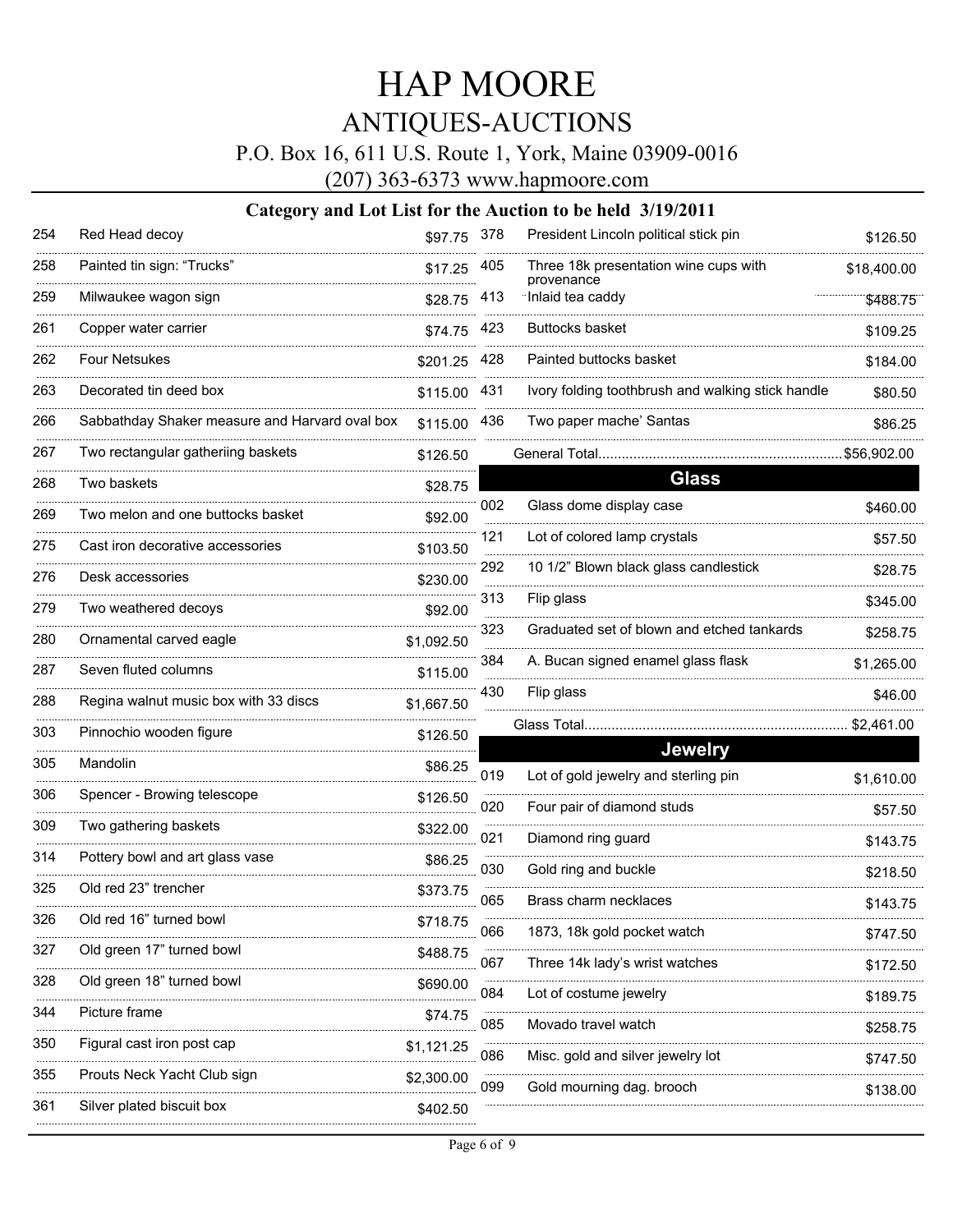### P.O. Box 16, 611 U.S. Route 1, York, Maine 03909-0016

(207) 363-6373 www.hapmoore.com

| 295             | 14k Gold ring with jade                               | \$92.00 414   |     | Three turned wood fluid lamps                    | \$230.00   |
|-----------------|-------------------------------------------------------|---------------|-----|--------------------------------------------------|------------|
| 296             | 14k Gold ring with smoky quartz stone                 | \$253.00 415  |     | Flint glass camphene lamp                        | \$178.25   |
| 297             | Gold and silver Bohemian garnet cluster ring          | \$109.25      | 416 | Two chamber sticks and peg lamp                  | \$103.50   |
| 298             | 14k Blue sapphire ring                                | \$109.25 417  |     | Ruby opalescent finger lamp                      | \$230.00   |
| 299             | 18k Gold diamond ring                                 | \$316.25 419  |     | Two early plated hog scrapers                    | \$40.25    |
| 300             | 18" strand of jade beads                              | \$103.50      | 420 | Five signed hog scrapers                         | \$345.00   |
| 329             | Lot of costume jewelry                                | \$86.25       | 421 | Four hog scrapers                                | \$230.00   |
| <br>339         | Lot of gold, gold filled and sterling jewelry         | \$322.00      | 422 | Wedding band hog scraper                         | \$218.50   |
| 380             | Large lot of costume jewelry                          | \$258.75      | 446 | Floor lamp with iron shade                       | \$63.25    |
| 432             | Lady's 14k Baume & Mercier watch                      | \$862.50      |     | Lighting Total                                   | \$2,995.75 |
| 433             | 14k Gents diamond ring                                | \$201.25      |     | <b>Photography</b>                               |            |
| 434             | 14k Diamond wedding ring set                          | \$373.75      | 074 | Stereo viewer and cards                          | \$207.00   |
| 435             | 14k Diamond by-pass ring                              | \$517.50      | 096 | Four portrait photographs                        | \$172.50   |
| --------<br>438 | Lot of costume jewelry                                | \$97.75       | 097 | Four portrait ambrotypes                         | \$488.75   |
| 439             | Lot of mixed gold jewelry                             | \$724.50      | 098 | Four portrait photographs                        | \$345.00   |
| 440             | Lot of sterling and other jewelry                     | \$11.50       | 100 | Four cased dags.                                 | \$258.75   |
| 443             | Waltham pocket watch with gilt decorated dial         | \$230.00      | 101 | Four cased portrait dags.                        | \$258.75   |
| 444             | 14k U S Watch Co. embossed case pocket watch          | \$402.50      | 102 | Civil War ruby ambro. in full uniform            | \$258.75   |
| 445             | Three lady's wrist watches, contemporary pocket       | \$17.25       | 103 | Street vendor outdoor ambro                      | \$287.50   |
|                 | watch and watch parts                                 |               | 104 | Ruby ambro. of boy in military dress             | \$488.75   |
| 447             | Lot of costume jewelry                                | \$138.00      | 105 | Sixth plate dag. of seated woman                 | \$143.75   |
|                 | Jewelry Total                                         | .\$9,654.25   | 106 | Gold locket with tintype of man in uniform       | \$230.00   |
|                 | <b>Lighting</b><br>Electrified ceramic and metal lamp |               | 107 | Lot of four Civil War cased images               | \$488.75   |
|                 |                                                       | \$28.75       | 108 | Oval cased tintype of black nanny and white baby | \$1,782.50 |
| 187             | Five hogscraper candlesticks and sticking Tommy       | \$546.25<br>. | 109 | Six cased portrait images                        | \$258.75   |
| 188             | Three tin whale oil lamps                             | \$184.00      | 110 | Misc. lot of tintypes                            |            |
| 189             | Four tin sconces                                      | \$258.75      |     |                                                  | \$258.75   |
| 190             | Skater's lantern                                      | \$103.50      | 111 | Misc. lot of eight ambrotypes                    | \$172.50   |
| 191             | Pierced tin lantern and candle mold                   | \$138.00      | 112 | Two portrait ambros. and three dags.             | \$143.75   |
| 324             | Tin fat lamp                                          | \$97.75       | 113 | Eight pieces of photographic jewelry             | \$460.00   |
|                 |                                                       |               |     |                                                  |            |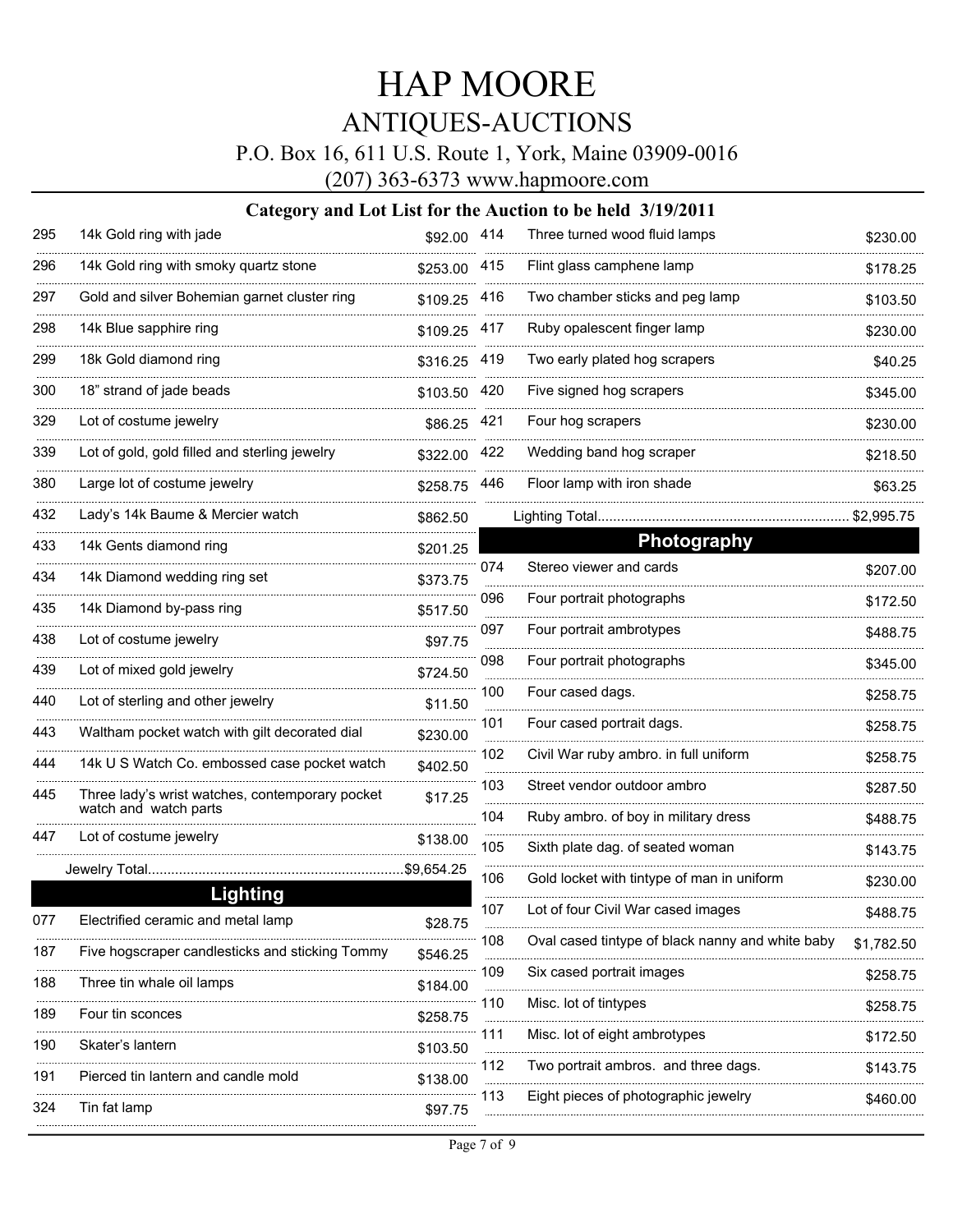P.O. Box 16, 611 U.S. Route 1, York, Maine 03909-0016

(207) 363-6373 www.hapmoore.com

| 114 | Twelve cased ambrotypes                                  | \$86.25 427 |     | Decorated yellow ware milk pitcher                 | \$287.50   |
|-----|----------------------------------------------------------|-------------|-----|----------------------------------------------------|------------|
| 115 | Eight cased images                                       | \$460.00    |     | Pottery Total                                      | \$4,157.25 |
| 116 | Eleven cased images                                      | \$316.25    |     | <b>Rugs</b>                                        |            |
|     | Photography Total                                        | \$7,567.00  | 090 | 9'4" x 4'2" Oriental rug                           | \$690.00   |
|     | <b>Pottery</b>                                           |             | 125 | Geometric hooked runner and rug                    | \$115.00   |
| 038 | Turk's head food mold                                    | \$40.25     | 126 | Framed hooked rug with tree and birds              | \$2,760.00 |
| 040 | Yellow ware bowls and misc. pottery                      | \$57.50     | 128 | Botanical hooked rug                               | \$178.25   |
| 064 | Sta. Clara pottery lot                                   | \$126.50    | 163 | Penny rug                                          | \$603.75   |
| 070 | Two Swasey crocks                                        | \$40.25     |     | Rugs Total                                         | \$4,347.00 |
| 178 | Seaweed mocha mug and banded open salt                   | \$345.00    |     | <b>Silver</b>                                      |            |
| 203 | #4 Blue decorated jug                                    | \$166.75    | 005 | Silver plated trophy pitcher and wine cooler       | \$11.50    |
| 215 | Decorated redware deep dish                              | \$109.25    | 017 | Towle Sterling service for six "Silver Flutes"     | \$1,236.25 |
| 216 | Three pieces of Rockingham pottery                       | \$51.75     | 018 | Sterling compote, napkin ring and two candlesticks | \$345.00   |
| 217 | Decorated open redware crock                             | \$316.25    | 024 | Three piece English silver tea set                 | \$1,006.25 |
| 218 | Two small ovoid jugs                                     | \$74.75     | 025 | Sterling English teapot                            | \$575.00   |
| 219 | Large ovoid redware jug                                  | \$230.00    | 028 | Lot of sterling and silver plated flatware         | \$460.00   |
| 220 | Lot of misc. redware and gray stoneware pottery          | \$103.50    | 088 | Misc. silver accessories lot                       | \$230.00   |
| 221 | Three Fort Edwards decorated stoneware jugs              | \$276.00    | 089 | Two pair weighted sterling candlesticks            | \$143.75   |
| 222 | Three decorated stoneware jugs                           |             | 281 | Cartier sterling carving set                       | \$92.00    |
| 247 | Greensboro, PA crock                                     | \$270.25    | 282 | 9 1/2" Sterling Tiffany serving dish               | \$460.00   |
|     |                                                          | \$178.25    | 283 | Lot of misc. sterling accessories                  | \$603.75   |
| 289 | Three piece salt glazed tea set, syrup and candy<br>dish | \$149.50    | 284 | Three pair of sterling candlesticks                | \$172.50   |
| 291 | 11" Salt glazed bee hive pitcher                         | \$563.50    | 285 | Sanborn's Mexican 16' sterling tray                | \$977.50   |
| 347 | Decorated ovoid crock                                    | \$172.50    | 330 | Partial set of sterling "Treasure" flatware        | \$1,035.00 |
| 406 | Three oval yellow ware dishes                            | \$80.50     | 331 | Sterling silver serving pieces                     |            |
| 407 | Yellow ware basket, soap dish and mustard                | \$230.00    |     |                                                    | \$603.75   |
| 408 | Banded yellow ware pitcher                               | \$63.25     | 332 | Tiffany silver plated lot                          | \$28.75    |
| 409 | Two yellow ware milk bowls and two nappies               | \$86.25     | 333 | ot of misc. silver plated flatware                 | \$63.25    |
| 410 | Yellow ware mug                                          | \$40.25     | 334 | Lot of misc. silver                                | \$1,035.00 |
| 411 | Two yellow ware pie plates, 8" plate and two custards    | \$97.75     | 345 | Set of Candlelight sterling flatware               | \$1,955.00 |
|     |                                                          |             |     |                                                    |            |